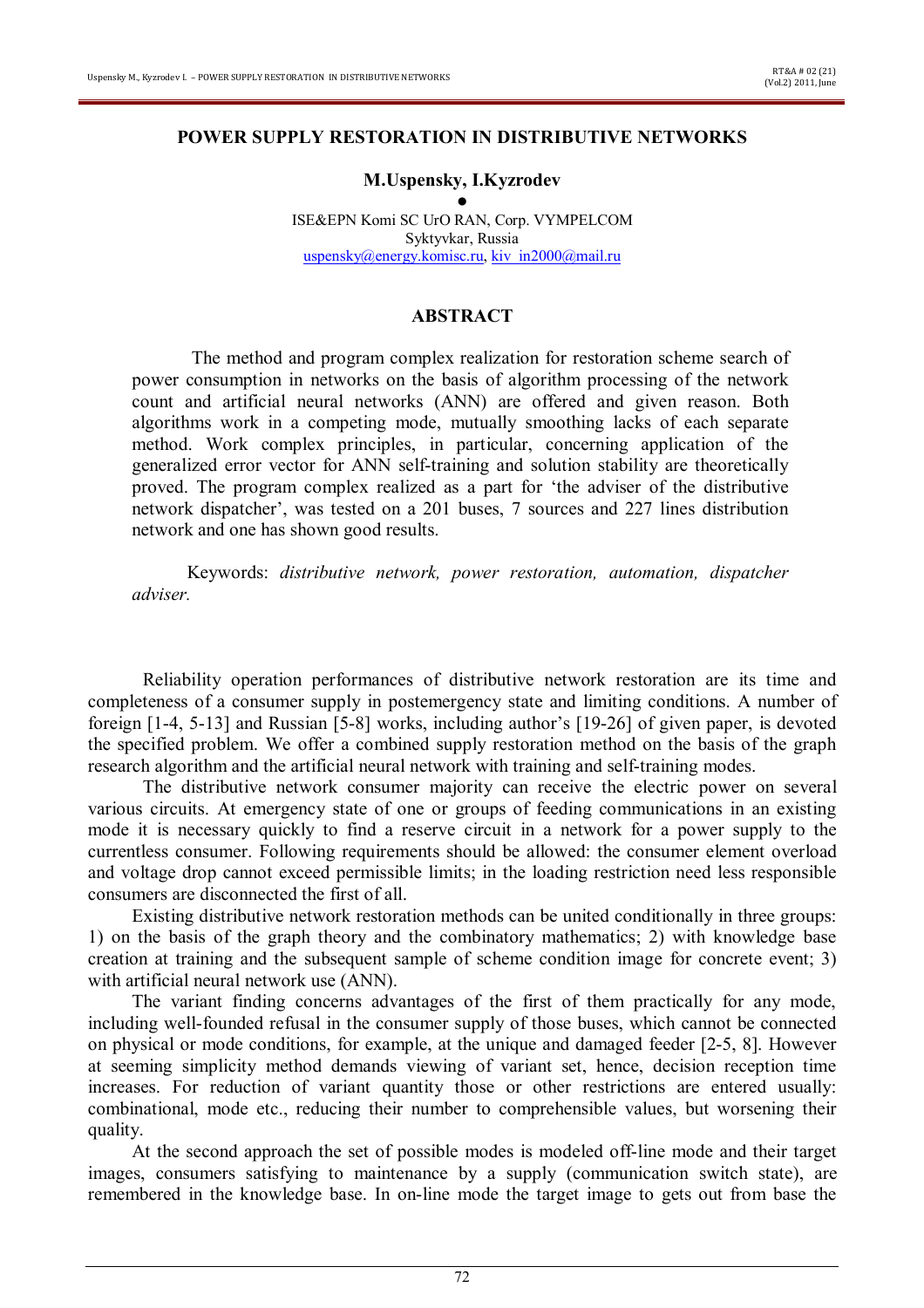corresponding to entrance image (conditions of an incorrect mode) is the network scheme. Such approach allows finding the decision rather quickly. Its lack is great volume of the knowledge base which growth depends practically exponentially on number of distributive network communications. So for a distributive network on 1000 communications the volume under the knowledge base is estimated in  $10^{21}$  Gb. Taking into account various restrictions this figure decreases, but nevertheless remains considerable. Nevertheless, works in this direction proceed [9- 13].

The third way, with use ANN, under the form in many respects models the second approach, but as the knowledge base the functional nonlinear converter (neural network) is used. In it a method after a well-founded structure choice and ANN long training the decision results is obtained quickly enough. However their interpretation represents certain complexity to a concrete mode in most cases and demands additional actions on mode correctness check. From our experience the decision method ANN represents good approach for its subsequent specification by methods of the first approach.

Problem in the specified methods is modernization of a distributive network. If in the first case an input or addition of its new elements increases number of considered variants, then for two last cases network area which modernization of communications and buses influences, it is necessary to repeat all process of training [11].

Certain complexity is made by coordination of computer complex work on power supply circuit search for distributive network consumers with information base of its dispatching point and with mode management automatics. Regarding the information are usually necessary: full scheme model of a distributive network, switch states (switched on, switched off, switched off and forbidden to on), loading levels for moment of prefault conditions (it is considered that whenever possible it is necessary to provide such loadings in postfault mode) and power flows on feeders. Here the network condition estimations, in detail, considered in a number of works [14-17] are not discussed. As to automatics it is considered to be that the complex searches for the network scheme decision after automatic reclose and fallback, and other automatics working off, taking into account the condition which have been with feeders after work of automatics.

We offer a *complex restoration scheme search method for consumer power supply* (fig. 1), working on a decision combination on graph processing algorithm (GPA) and by means of an ANN. Comparative simplicity used GPA, on the one hand, allows to find quickly the scheme for the majority of buses, on another - does not lead to cycling of its search in a difficult network configuration. ANN works faster in the presence of the decision in training sample. Such combination allows to lower requirements to computing complex resources for scheme search in comparison with known methods and to reduce decision time. Scheme restoration co-ordinates with information base of a control office and mode control automatics, particularly, on feeder states and loading levels for a mode prefault moment.

The absent data is restored by settlement methods [19]. The account of "mode weighting" before restoration of normal conditions in a network is carried out by corresponding factors of "load weighting". Conditions-restrictions in decision search are: mode – inadmissibility of an feeder overload and a voltage drop in buses more than specified value; priority – in load restriction need the less responsible consumers [20] first of all should be disconnected. GPA substantially models operation personnel actions in a concrete situation taking into account listed above restrictions. In parallel with it on the basis of training sample the ANN tries to find the new scheme of the network satisfying specified above restrictions.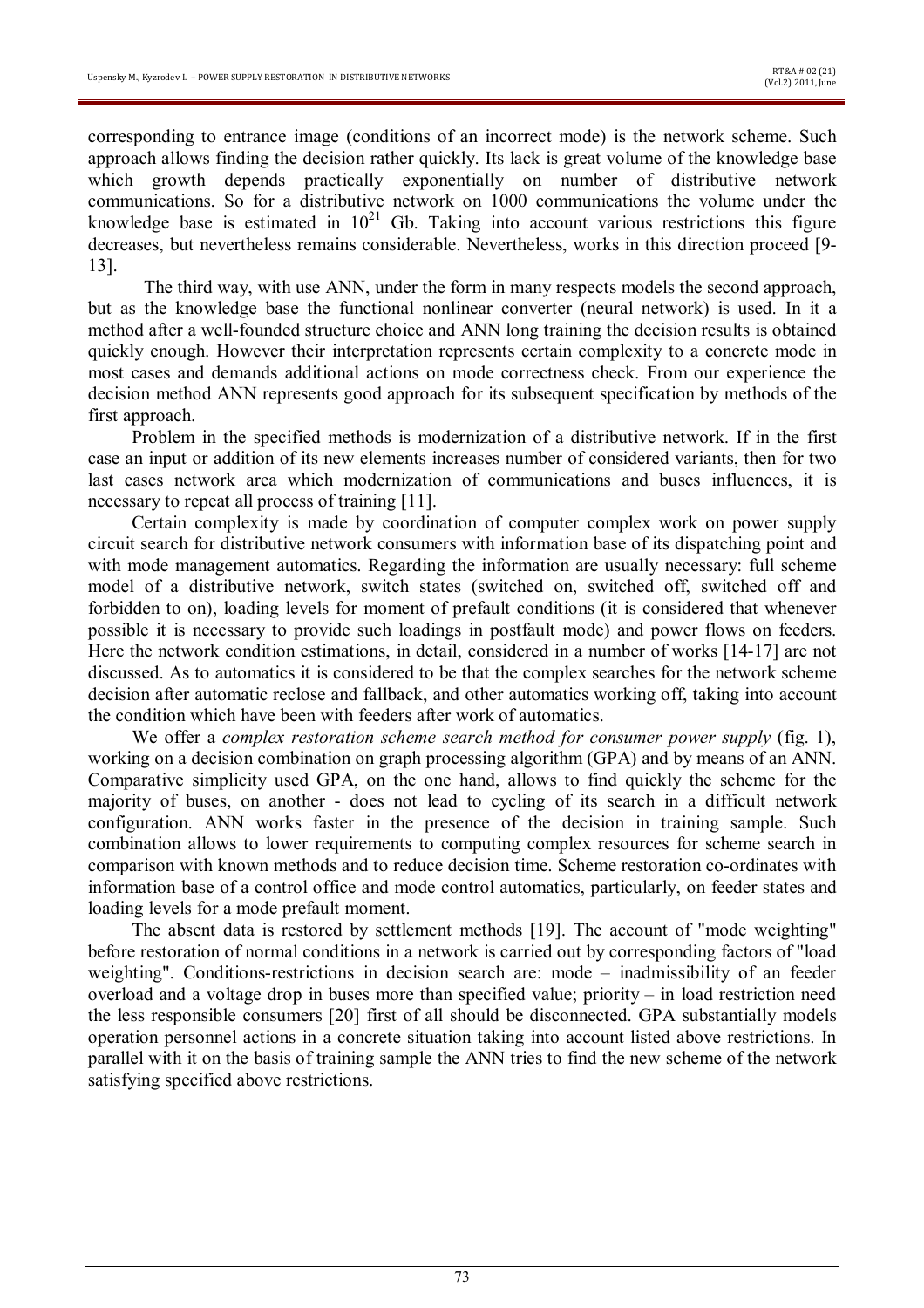

All offered schemes are checked by the condition calculating block (CCB) which participates in formation of the generalized error vector (GEV). GEV specifies GPA and ANN acceptability / unacceptability of the offered scheme and in the latter case a search direction of the new decision. GPA searches for the new scheme taking into account the specified GEV restrictions. ANN passes in a self-training mode, being retargeted according to GEV. GPA and ANN blocks in a competing mode find the power supply scheme, satisfying to mode admissible conditions. Thus redistribution of consumers between power sources for load alignment is considered.

Advantage GPA is decision completeness without dependence from feeder initial conditions. Buses, which can be provided by energy, are provided with it. On those buses, which are not provided with energy because of mode or configuration conditions, the information on the reasons of such situation is outputted. A method lack is rather big decision search time to computer measures (from shares to tens seconds depending on scheme complexity).

Advantage ANN – almost instant decision on scheme conditions, which have entered into sample of training. In the condition absence in training sample the decision search time in the course of self-training is comparable with similar GPA time. Revealing of the unconnection reasons is more difficult than for loadings in GPA method. However, input of the decision for a new scheme condition in training sample at condition repetition leads to fast decision definition further.

*The condition calculating block* uses the information on necessary consumer loadings, had capacities and voltages in root network buses, feeder parameters, their states (switched on, switched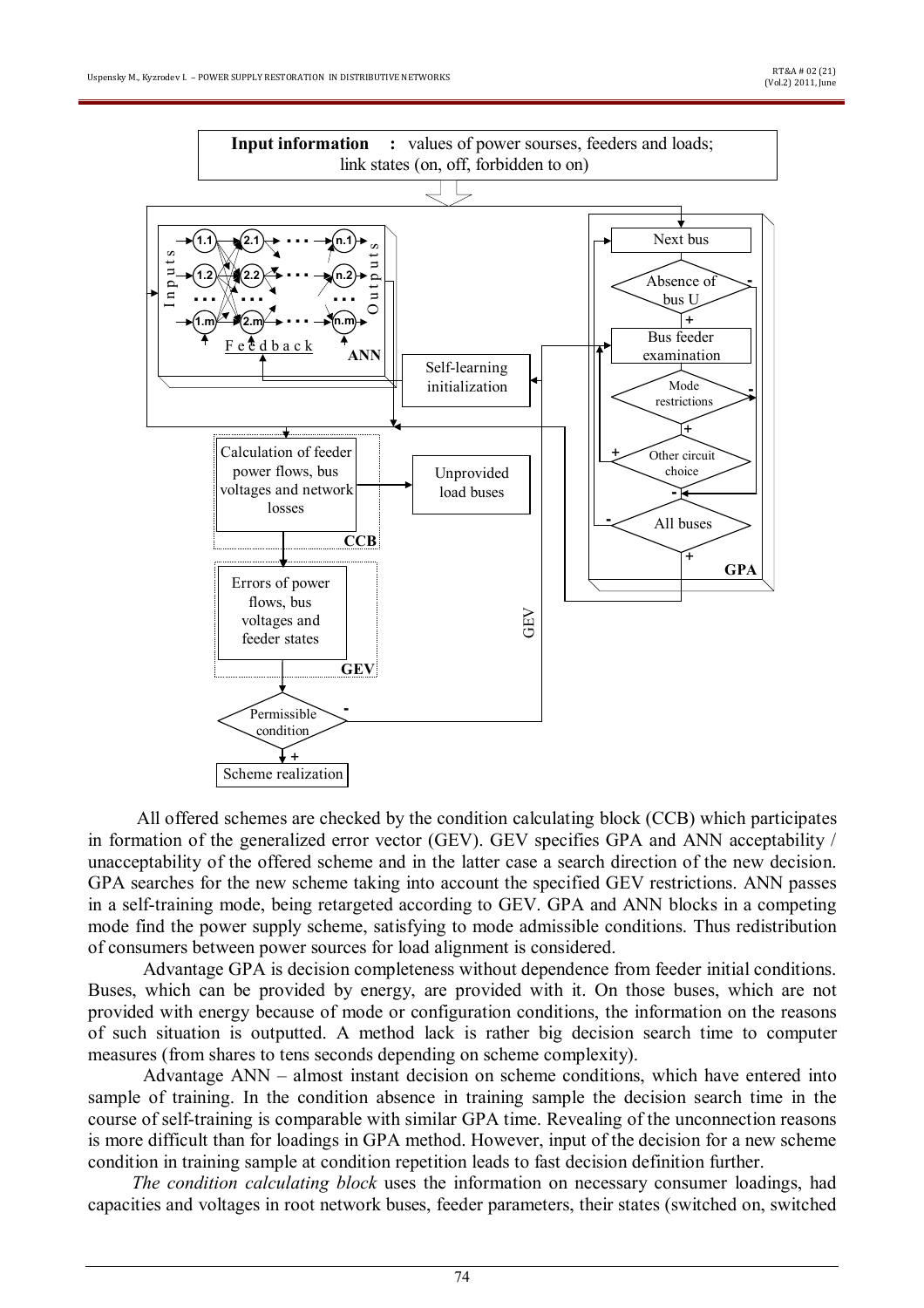off, switched off and forbidden to on) and restrictions in a network configuration. The mode calculation basis in view of its traditional character is not resulted. Its result is a finding of power flows on feeders and voltages in buses.

During decision, having received the current entrance function close to **r(k)**, the network restores on a target function **u(k)**. For the cases which have not got to training sample, target function not always leads to an admissible mode. CCB carries out check on mode admissibility; in result the error vector GEV is formed (fig. 2). Last initializes ANN self-training [23].



Fig. 2. Flow chart of the generalized error vector forming.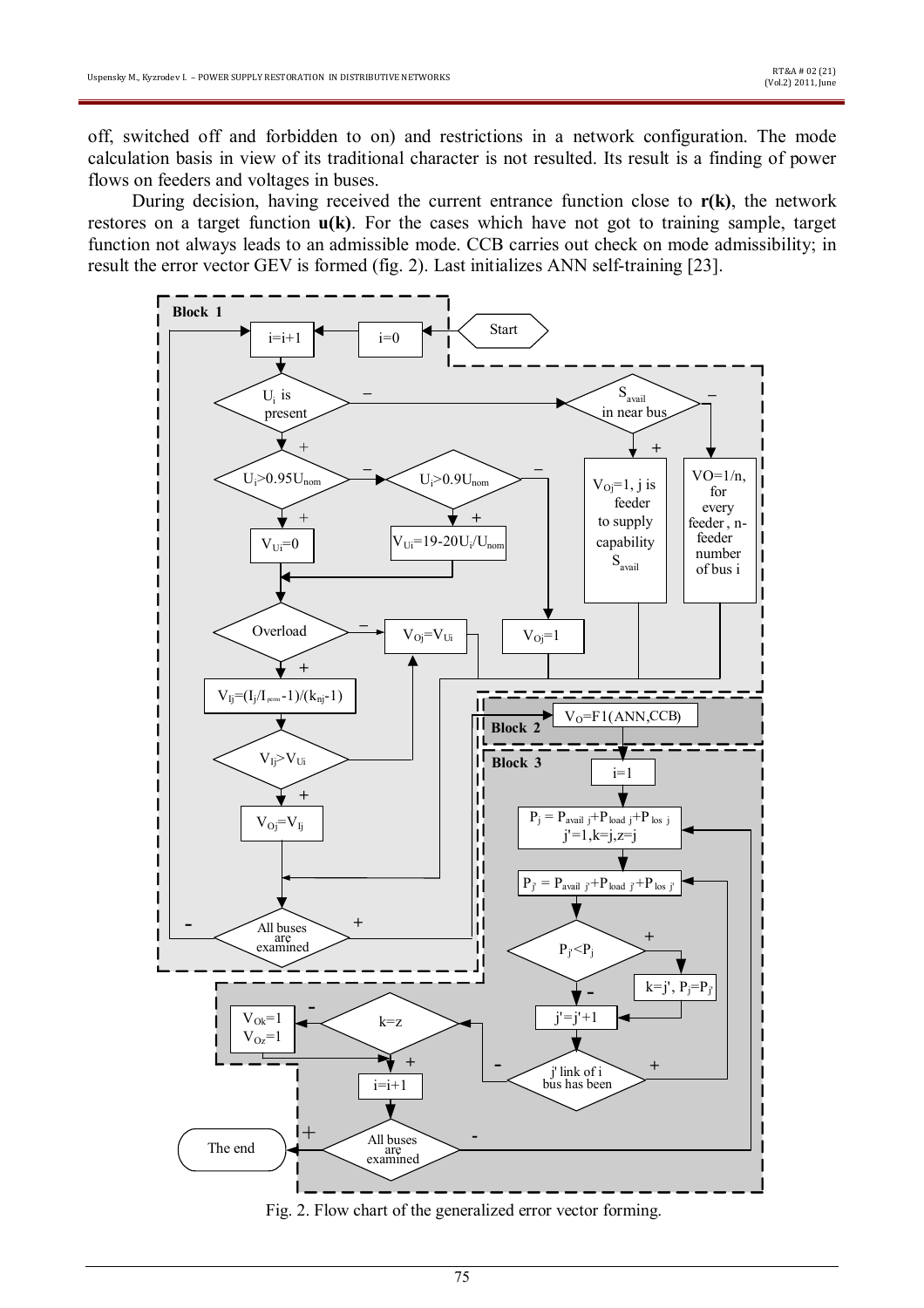*The structure of GPA work* is reflected by the integrated block-diagram (fig. 1, block GPA). After damage switch-off the information on a breaker state and voltage in buses of a network at the calculating moment in GPA, and also consumer loadings in buses before network disturbance are entered. The disconnected buses are defined, and their number comes to light. If quantity of the disconnected buses is more than half they are carried out by algorithm of initial load connection [21], allowing quickly to restore the basic scheme part with the account of bus supply importance. If number of the disconnected buses small the bus, having the highest supply reliability importance and the greatest demanded load capacity, gets out first from their entire list. From the chosen bus to the nearest bus, having necessary capacity, the chain is found. The chain search algorithm is based on source search in the scheme graph [22]. Difference is that search is conducted at first at width, and then in depth. Such algorithm reorganization allows connecting bus to the nearest one, having necessary capacity that reduces losses on power flows. Regime parameter calculation occurs in CCB and the regime condition checking – in GEV block. If necessary link is not found, the information on the disconnected bus and the reasons are deduced on the monitor.

*The restoration scheme search block on ANN* (fig. 1, ANN block) represents multilayered fully connected neuron network into which the information on current network conditions is entered in first layer. The target layer forms the offered decision of feeder states. The quantity of internal elements and layers is being determinates by researches.

At training mode the ANN adjusts weight element factors by means of back propagation algorithm (BP) [18] so that for entrance function **r(k)** to approximate function of decisions **u(k)** training function  $\mathbf{u}^*(\mathbf{k})$  for  $\mathbf{k} \in [1, N]$ , where N is a set of training sample examples.

Application of ANN algorithm with self-training for a solved problem is connected with a convergence substantiation of its decision. Such analysis is spent on the basis of the elementary scheme from three links with three switching devices (fig. 3). Examination of all possible conditions of its switching devices and definition of the generalized error vector in each set of states for influence on ANN makes it possible [24]. The specified approach is connected with possibility of equivalent transformation of a network to the elementary scheme. It is shown that after several iterations (from one to three for the resulted example) GEV becomes zero, hence, for the specified scheme the decision convergence is provided. But as in GEV definition each link is considered separately any other possible schemes with various switch state combinations and available or/and consumed power are reduced to one of the cases considered on the elementary scheme.



Fig.3. Elementary cell of of distributive network.

As it is noted above, at restoration of a power supply it is important to consider their importance on supply reliability. Last characteristic is considered through a priority of bus in a network. Priority values of each bus taking into account its importance are initially set by the expert and (tab. 1 [22]) are stored in the data table on buses. In algorithms with serial processing of buses (GPA, CCB) their order is defined by current priority value on decrease.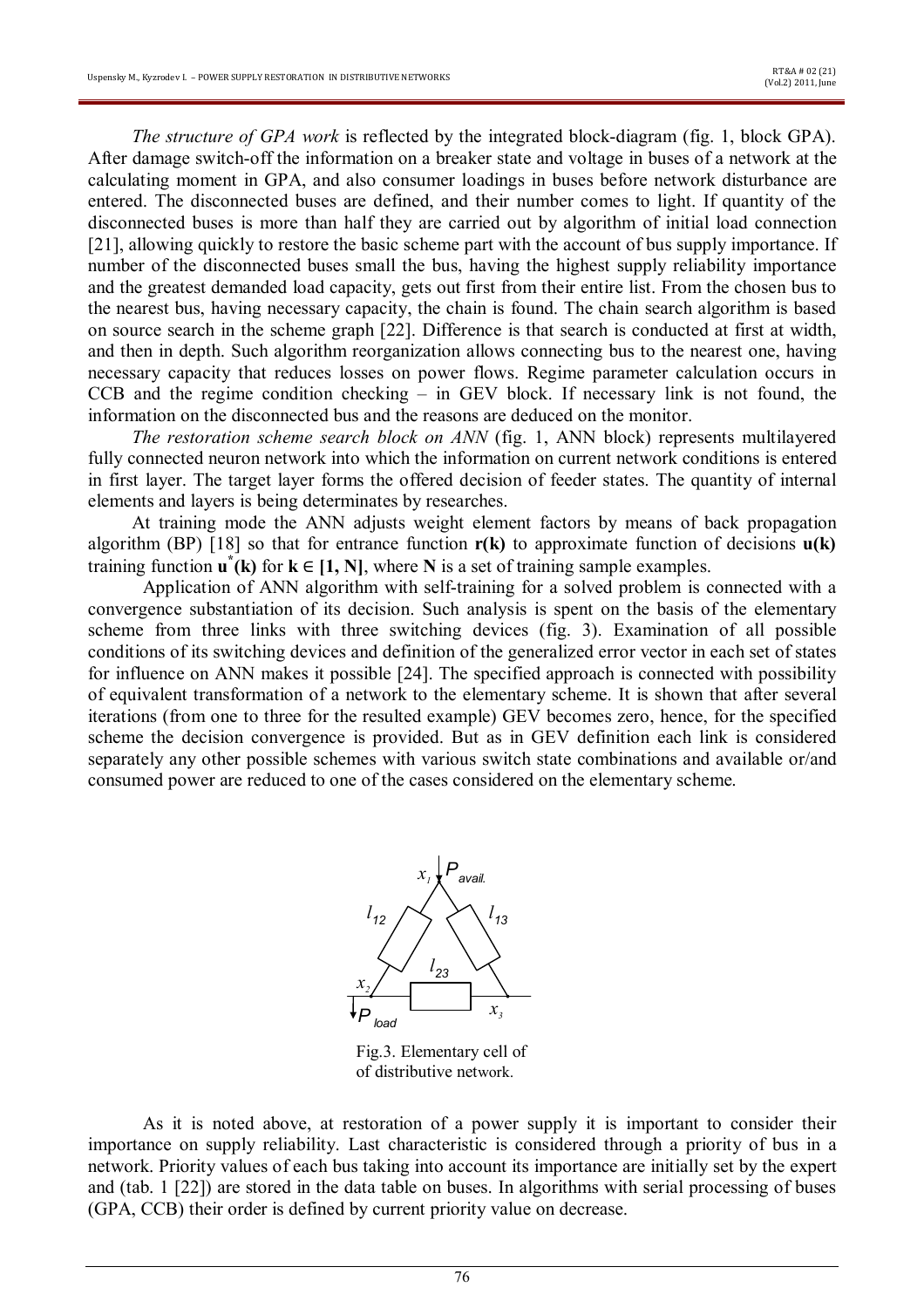It is necessary to notice that for correct ANN work the bus priority rationing system is entered. All bus priorities are limited by frameworks from 0.7 to 1. Values less than 0.7 are not used, as their efficiency at algorithm work is low, it is especially at presence of bus with several communication lines. Transformation of real priorities in rationing ones occurs automatically, agrees simple linear dependence, i.e. to maximum priority bus corresponds  $Q = 1$ , and to minimum priority bus –  $\mathbf{Q}$  =0.7. It is obvious that priorities of buses should not differ in hundreds and thousand times, otherwise distinction between buses with close priorities for algorithm will be weak and inefficient from the point of view of program time expenses.

In a manual mode of bus priority formation for the higher priority it is recommended to use values  $Q = 0.9$  and above, for buses of the average priority –  $Q = 0.8$  ... 0.85, for the lower priority  $-\boldsymbol{Q}$  = 0.7... 0.75. It is obvious that among buses of an identical priority, for example, buses which are necessary for connecting first from all exist higher priority ones. For possibility of realization of such feature the interval of values  $q$  also is entered. Thus, the above value  $q$ , the bus will be more necessarily connected. For optimum algorithm work (from the point of view of time expenses) it is not recommended to specify the bus priority value of lower within 0.75-0.8, and for the average 0.85-0.9 as it will lead to boundary effect when on the importance of maintenance with the power the lower priority bus will come nearer to average priority buses, and the average priority bus will come nearer to the higher priority buses, accordingly.

Such difference in bus connection error formation, on the one hand, "will force" algorithm to connect higher priority buses even at capacity available deficiency for maintenance of all network buses, and on the other hand, will not admit switching off of knot with a high priority for connection of buses with a smaller priority.



Fig. 4. Restoration system software.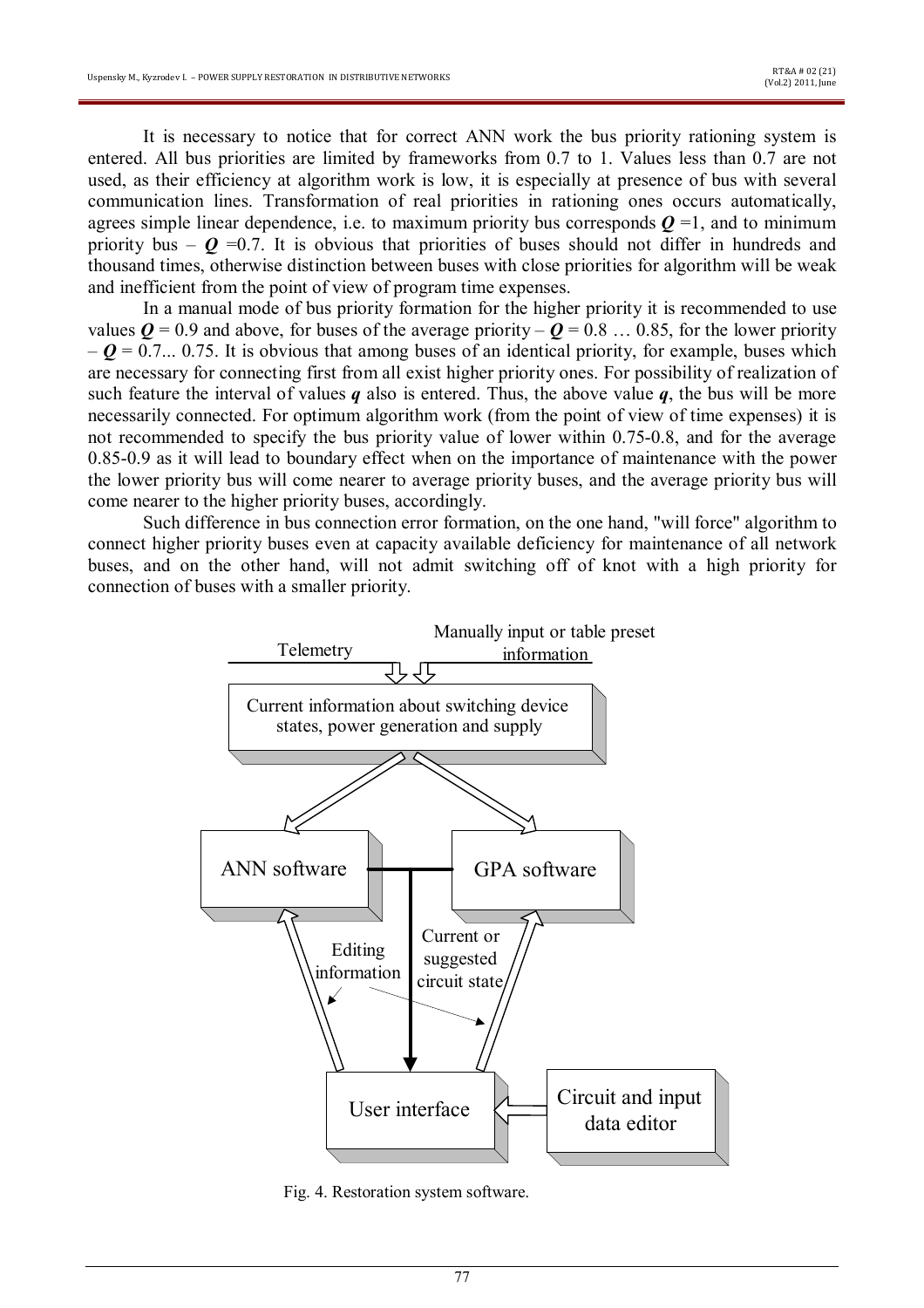Definition process of link state error weight *q* depends on a bus priority which feeder can connect. We will admit, feeder *j* can connect buses  $i_1$  (priority  $Q_1$ ) and  $i_2$  (priority  $Q_2$ ). Then a priority of this communication  $q_i = Q_1$  if feeding bus will be  $i_2$ , and  $q_i = Q_2$  if feeding bus will be  $i_1$ .

The program part can be divided into conditionally independent five blocks (fig. 4). The basis of search algorithm is made by GPA and ANN blocks. Initially in algorithm structure competitive processing of two various processes by decision search has been put. Processes are carried out mutually independently, but use the same entrance information. Thus, decision finding average time for enough big sample of required decisions should be reduced essentially.

The information is formed in the table of the bus and feeder characteristic (tab. 1). In its integer part (*uzi, lni*) it is described the network topology, bus states (is included/is disconnected) also bus supply priorities. Regarding values from a floating comma (*uzf, lnf*) remain parameters for buses and feeders on the voltage, available and consumed power, their power flows, admissions on an overload etc. Here are allocated in the italics the parameters set by the operator, or received from an operative measuring complex (SCADA). The direct font notes the parameters counted by programs.

| Table |  |
|-------|--|
|       |  |

| Variabl      |                         |                                                      | Bus number, |                |   |             |  |
|--------------|-------------------------|------------------------------------------------------|-------------|----------------|---|-------------|--|
| e            | S                       | <b>Bus specification</b>                             | (n)         |                |   |             |  |
|              |                         |                                                      |             | $\overline{2}$ |   | $n_{\rm u}$ |  |
| uzi[n,s]     | 1                       | State (attribute $+$ switch off/switch on)           |             |                |   |             |  |
|              | $\overline{2}$          | Supply feeder number                                 |             |                |   |             |  |
|              | 3                       | Plug-in bus priority                                 |             |                |   |             |  |
| uzf[n,s]     | $\mathbf{1}$            | Gener./load active power (load with $+)$             |             |                |   |             |  |
|              | $\overline{2}$          | Gener./load reactive power (inductive with $+)$      |             |                |   |             |  |
|              | $\overline{\mathbf{3}}$ | Bus active power (total)                             |             |                |   |             |  |
|              | $\overline{4}$          | Bus reactive power (total)                           |             |                |   |             |  |
|              | 5                       | Bus available active power                           |             |                |   |             |  |
|              | 6                       | Bus available reactive power                         |             |                |   |             |  |
|              | $\overline{7}$          | Bus voltage                                          |             |                |   |             |  |
|              |                         |                                                      | Bus number, |                |   |             |  |
| Variabl<br>e | S                       | <b>Feeder specification</b>                          |             | (n)            |   |             |  |
|              |                         |                                                      |             | $\overline{2}$ | . | $n_1$       |  |
|              | 1                       | Feeder starting bus                                  |             |                |   |             |  |
|              | $\overline{2}$          | Feeder end bus                                       |             |                |   |             |  |
| lnifn,s      | 3                       | Feeder state (switched on, switched off or forbidden |             |                |   |             |  |
|              |                         | to switch)                                           |             |                |   |             |  |
| ln[ln, s]    | 1                       | Resistance                                           |             |                |   |             |  |
|              | $\overline{2}$          | Reactance                                            |             |                |   |             |  |
|              | 3                       | Admissible continuous current                        |             |                |   |             |  |
|              | $\overline{4}$          | Carrying current value                               |             |                |   |             |  |
|              | 5                       | Active power flow                                    |             |                |   |             |  |
|              | 6                       | Reactive power flow                                  |             |                |   |             |  |
|              | 7                       | Voltage loss                                         |             |                |   |             |  |
|              | 8                       | Active power loss                                    |             |                |   |             |  |
|              | 9                       | Reactive power loss                                  |             |                |   |             |  |
|              | 1                       | Admissible overload factor on preset time            |             |                |   |             |  |
|              | $\boldsymbol{0}$        |                                                      |             |                |   |             |  |

*Parameters, links and states of scheme elements*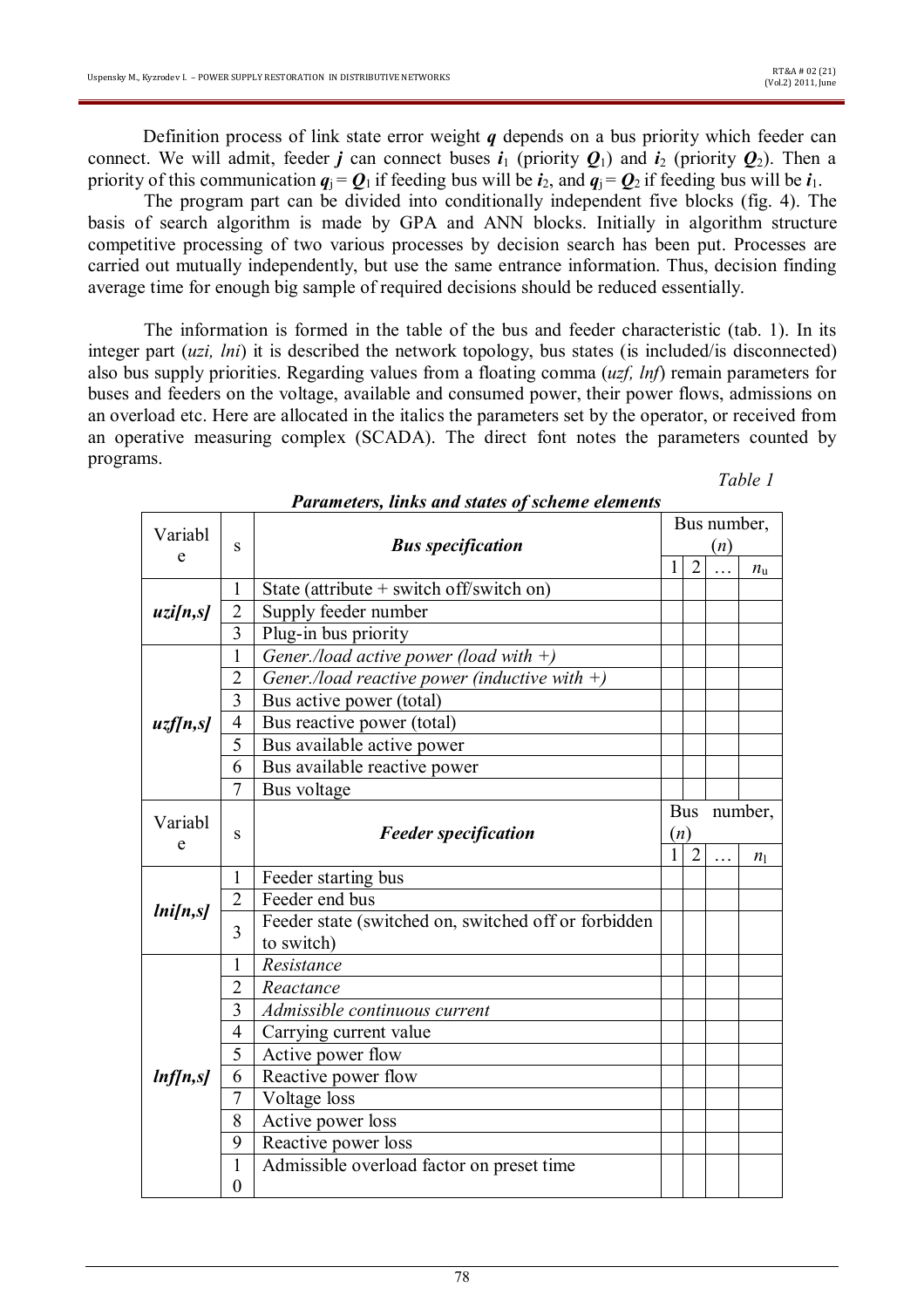Program realization of the considered approach is based on use MS Visual  $C^{++}$ . By this time it was possible to realize two independent GPA and ANN modules which are united in one program however can be executed in parallel on different processors of multiprocessor computers or computing clusters. Program code feature is convenience of additional module inclusion (competing processes) to search the decision with other method use. Hence, it is possible not only to modernize constantly already used algorithms, but also to estimate quality, computing and time expenses for new algorithms. One more positive side of the chosen program architecture is that the interface of the user on formation, change and addition of test distributive networks is completely separated from decision search problems, serves only for preparation of the entrance data and can change irrespective of the specified tasks.

The time estimation of its performance during algorithm working out was a separate problem as in known publications to us time for decision search sharply increased at increase in elements of a distributive network [25]. There was a danger that positively proved on this parameter at small quantity of bus and interbus links the algorithm will sharply worsen the results at increase in network elements. Check of this parameter is shown below at algorithm approbation.

To estimate requirements to memory at increase in a distributive network at one *i* an element (bus, feeder, switching element) it is possible proceeding from the formula: *ΔM=k·Ti*, where  $k=1.07$  – defined experimentally factor, and  $T_i$  – memory byte quantity, necessary for a data storage about *i* element of the scheme. For bus ( $i=1$ )  $T_1 = 130$  byte; for feeder ( $i=2$ )  $T_2 = 234$  bytes; for a switching element  $(i=3)$   $T_3=30$  byte. Let a test scheme contains 201 buses, 227 feeders, 7 power supply source, including 5 diesel generators, and 165 switching elements. Then in the test scheme total used memory amount for tested distributive network scheme are easy for counting up under the formula:

 $M = 1.07$ <sup>[</sup> $201$ <sup>(</sup> $130 + 7$ ) + 227<sup> $3234$ </sup> + 165<sup> $30$ </sup>] +  $R \approx 91598$  +  $R$ ,

where *R* is a memory size occupied without dependence from element quantity, present at the scheme. This memory is not a constant, its size fluctuates depending on what dimension is used ANN.

Debugging of a program complex was spent on the test scheme [21]. Despite the simplicity, the scheme gave the chance to check up all basic cases arising in real distributive networks, such as: use of a reserve line at an outage the basic one, loading switching on bus with greater available capacity and/or with the least losses, impossibility of consumer maintenance by the electric power in connection with mode restrictions or feeder malfunction of the given bus. On the other hand, scheme simplicity did program complex work the evident, allowing to check at once program results, verifying them with the received manually data.

Transition to more difficult scheme was a following stage of testing of the program. It has been decided to use the part of power distributive network of Komi power system. Its parameters are given above. As it was already marked, authors were ready to increase in time delays and increase of requirements to memory resources, but as has shown experiment, serious changes have not occurred. It is obvious that with increase in scheme elements, each of which contains some data about the structure and physical properties, the memory size increases inevitably, but this dependence has linear character, and its factor is approximately equal to unit (the computer operative memory expense are considered necessary for program work).

During algorithm work speed measurement on various dimension schemes it was found out that the increase in time expenses, as well as in a case with memory resources, has almost linear character with multiplication to the constant factor close to two. It is caused first of all by inevitable increase in ANN dimension both on entrance and target layers, and on internal structure. Time expenses for initial ANN training in calculations were not considered, as take place in offline mode with exponential growth at increase in dimension and number of examples for processing.

Program interface feature is multiwindow intuitively clear approach, as at scheme creation and its processing, and at reflexion of current processes in a distributive network (fig. 5). He allows displaying on the monitor as a preemergency scheme state with corresponding conditions of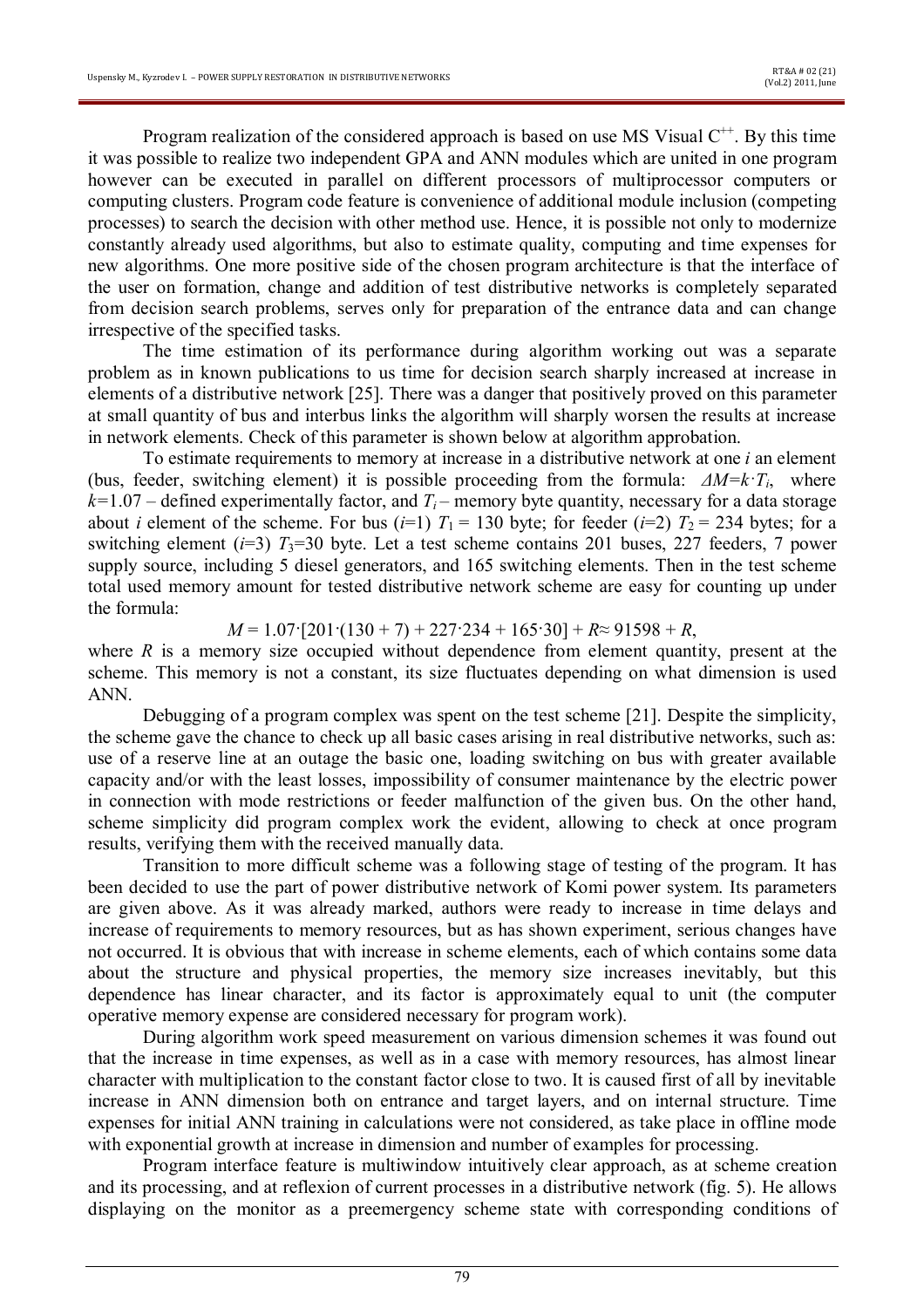switching devices, power flows and loadings, and the offered decision on supply scheme restoration. Nevertheless, there is number of principles, which it is necessary to adhere at scheme formatting and editing. Some conditions are not critical, i.e. obligatory, at the same time can in the subsequent essentially (by 5-10 %) to increase decision finding speed and also to increase scheme display information capability.



Fig. 5. Window of restoration system for distributive network.

To the indispensable conditions connected with editing of initial schemes and data, concern: 1) presence of two switching elements (breakers) on each feeder between the generating bus and any another; 2) feeder should be from both ends connected to buses; 3) on any line can be noted no more than two switching elements and if on a line two switching elements they work synchronously, i.e. both are simultaneously switched on, switched off or forbidden to switch. The line segment between two tapings in programs is presented as a line without switching devices. In this case its state is defined on voltage presence on its ends which can or be absent on both ends and then the line is considered disconnected, or to be present, and then the line is considered switched on; 4) buses on the monitor screen can settle down only horizontally that is connected with bus programming specificity; 5) switching elements and lines can vertically settle down or horizontally; 6) the bus with generated capacity is set as bus with negative consuming capacity.

To desirable, but not to editing indispensable conditions the following concerns: 1) the line should begin by bus which is usually feeding, and to come to an end in bus which is usually consuming that accelerates restoration scheme finding process; 2) between the generating bus and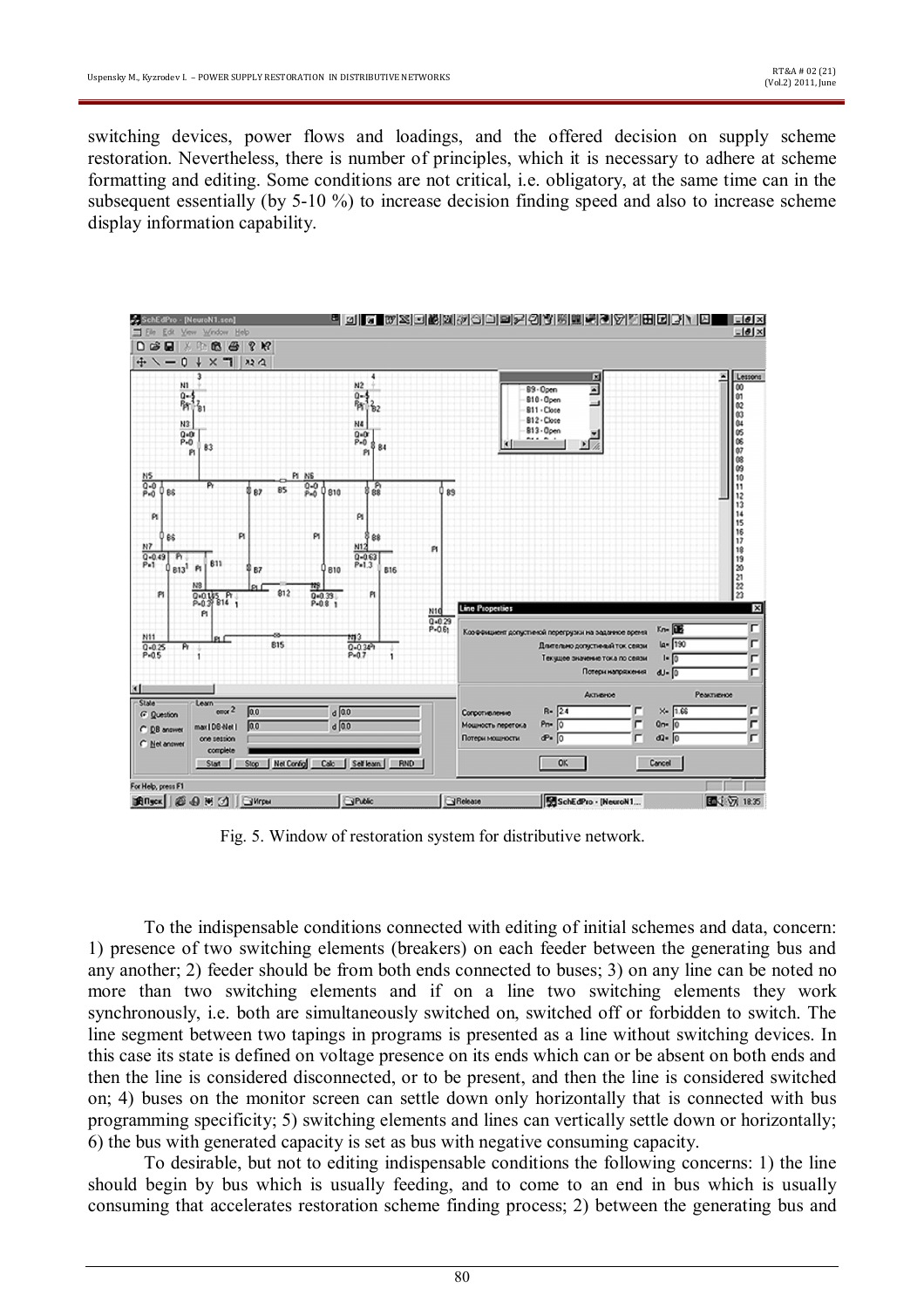the first bus with consumption should settle down "the empty" or "virtual" bus, i.e. bus with zero consumption and zero generation that is connected with program technology of a generating bus finding; 3) necessary element scheme parameters, such as should be set: line type, length and wire type, line potential levels. Admissible values of currents, feeder resistance and reactance are defined automatically under the help data in the scheme editor.



Fig.6. Part of distribution network.

Values of generated and consumed active and reactive power in buses, and also states of switching devices whenever possible arrive on telemetry channels of system. For buses and feeders on which the current data cannot be received in the specified form, there is a possibility to set their tabular form depending on the set conditions, or to correct manually. The full list of parameters necessary for calculation and their placing in information tables are given in [22]; 4) it is desirable to reduce quantity of the information demanded for display about each scheme element, having reduced it to is minimum necessary.

All operating modes were checked on the computer of class Intel Pentium MMX-166, with RAM volume in 64 Mb. The time tests were carried out at start of the program from compiler Visual  $C^{++}$  6.0 in a debugging mode. Even in such not optimum conditions the program has shown good results on decision finding time which made no more than 0.5 s where on a share of display of the information it was necessary 0.3 s. In agreement with statistics of expense time increase rate at increase in scheme element quantity with program start in the worker, instead of a debugging mode, it is possible to make the assumption that time for the problem decision in schemes with element quantity reflected in programs, an order of 10 thousand (in their considered example more than 600) can make no more than 6 s. At increase in processor and subsystem video capacity three times, that corresponds to possibilities of modern computers, it is possible to realize supply restoration scheme search in complicated networks in a real time mode.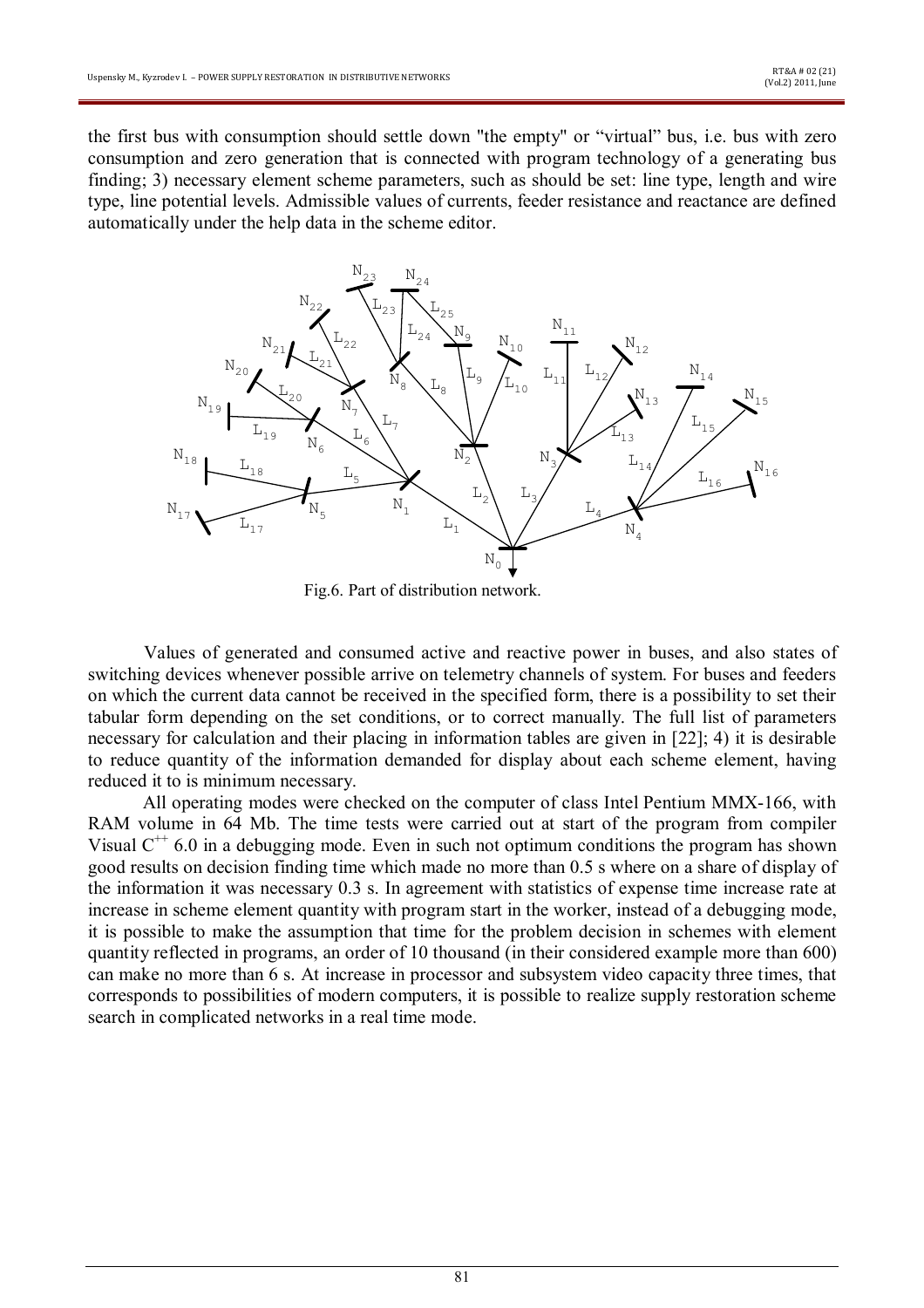### **Conclusion**

The offered method allows automating distributive network consumer supply restoration by computer means at failures and mode restrictions and to lower error probability of the personnel.

Method feature is joint application of competing decision search processes by algorithms of GPA and ANN, using advantage of each and reducing search time in a concrete situation.

In the absence of the ready decision in ANN training sample its dynamic self-training is made in real time on developed a technique and GEV definition algorithm. The found new decision fills up the specified sample.

Method approbation on test schemes of a distributive network has shown its working capacity.

#### **Appendix 1**

### **Processing algorithm of the scheme graph**

In the scheme (fig. 6) it is necessary to find a circuit, including nodes and connections from the disconnected node  $N_0$  to node  $N_x$ , which has necessary capacity. All nodes are determined over available capacity and loading. All connections are described over power capacity. The distribution network is described over a node matrix (**NM**) connecting nodes and lines.

The algorithm carries out search  $N_x$  at first into breadth, next into depth, what allows connecting  $N_0$  to the nearest node. Decision tracking occurs in tab. 2. Search begins into **NM** with depth of step S=1. Nodes of a first step (fig. 7) are looked thru and the opportunity of connection to node  $N_1$  is being estimated. The available capacity in  $N_1$  and the power capacity of connection  $L_1$ are being checked.

*Table 2*

| Step     | Loading<br>node   | Previous<br>connection | Analyzed<br>connection | Required<br>active<br>power | Required<br>reactive power |
|----------|-------------------|------------------------|------------------------|-----------------------------|----------------------------|
|          |                   | $\cdot\cdot\cdot$      | $\cdots$               |                             |                            |
| $\cdots$ | $\cdot\cdot\cdot$ | $\cdot\cdot\cdot$      | $\cdots$               | $\cdots$                    | $\cdots$                   |
| n        |                   | $\cdot\cdot\cdot$      | $\cdots$               | $\cdots$                    | $\cdots$                   |

**Solution search**

Here it is being checked, whether is boundary (the last in an analyzed circuit, for example, nodes  $N_{10} - N_{24}$ ). At non-compliance with the conditions (**Cond**.) the following node  $N_2$  is being analyzed and so on up to  $N_4$ . If on a first step the supply node is not found, S=2, nodes  $N_5$ - $N_{16}$  are being analyzed and further for  $S=3 - N_{17}-N_{24}$ .

At condition executions in forming of nodes and of connections a necessary circuit are being defined from tab. 2. On example (fig. 7) this circuit is formed to node  $N_{19}$ .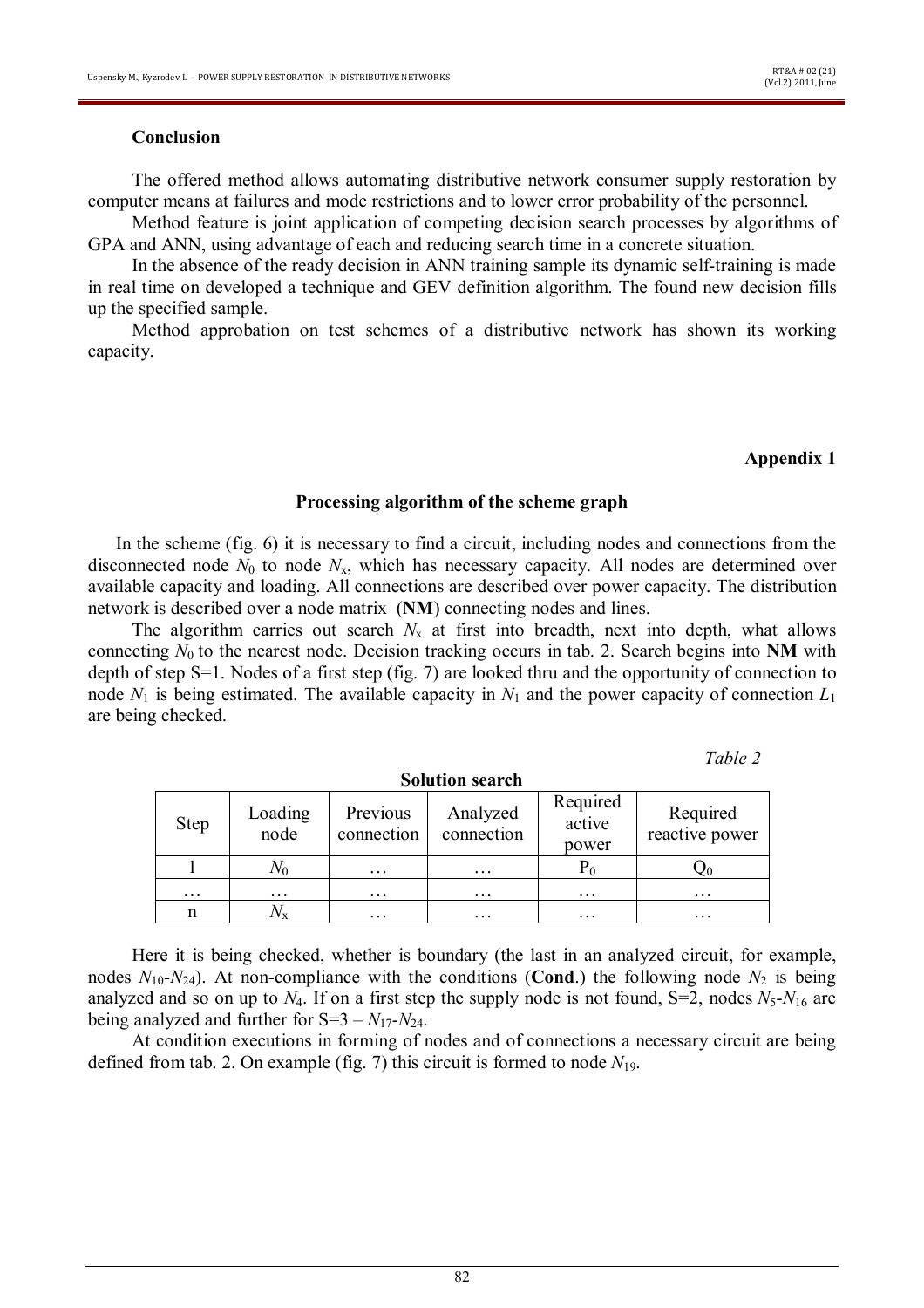

Fig.7 Process of solution search

## **References**

- [1] Artificial Intelligence Techniques in Power Systems / Edited by K. Warwick, A. Ekwue R. Aggarwal.– London: IEE Publishing. 1997. – 320 p.
- [2] Sarma N.D.R., Prasad V.C., Prakasa Rao K.S., Sankar V. A new network reconfiguration technique for service restoration in distribution network // IEEE Trans. on PWRD.– 1994.– Vol. 9, N 4.– P. 136-1942.
- [3] Sarma N.D.R., Prasad V.C., Prakasa Rao K.S., Srinivas Manda. Realtime service restoration in distribution network // IEEE Trans. on PWRD.–1994.– Vol. 9, N 4.– P.2064-2070.
- [4] Popovic D.S., Ciris R.M. A multi-objective algorithm for distribution network restoration // IEEE Trans. on PWRD.–1999.– Vol.14, N 3.– P.1134-1141.
- [5] Idelchik V.I., Kononov J.G., Kuzhev V.H., Ushakov A.*H.* About an electrical supply restoration of consumers in distributive network schemes of 6-35 kV // Electrichestvo, 1998, N 9. – P.15- 21. (In Russian).
- [6] Lyubarsky J.J. An intellectual information systems. M: Nauka, 1990. 232 p. (In Russian).
- [7] Dispatcher advisers on operative correction of power system modes / Edited by V.M.Chaban etc. - Irkutsk: SEI SO AN USSR, 1984. – 192 p. (In Russian).
- [8] Fokin J.A., Hozjainov M. A. About one way of the decision for correcting switches in postemergency states // Reliability at management of development and functioning of power systems. – Irkutsk: SEI SO AN USSR, 1989. – P.149-155. (In Russian).